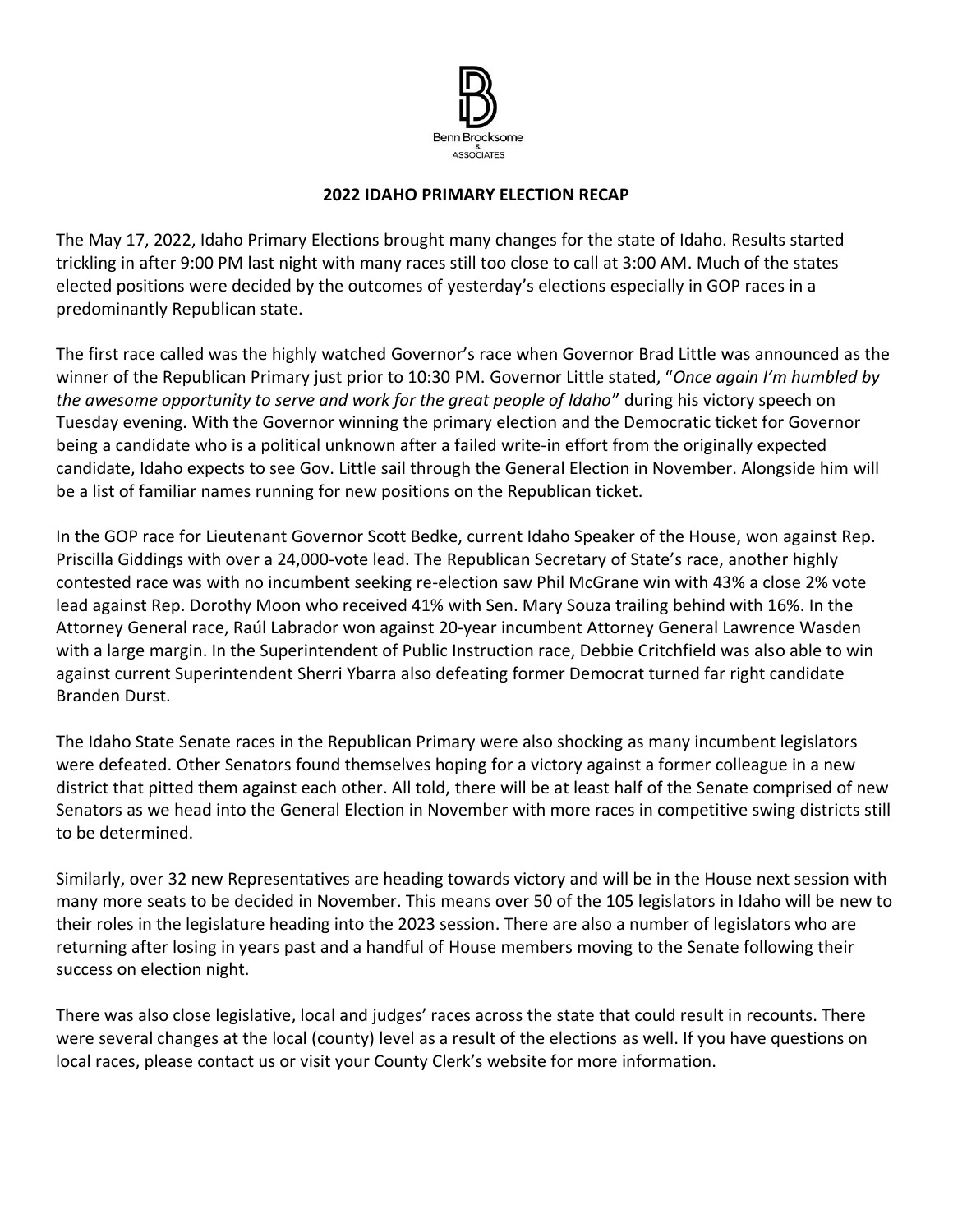

As the dust settles on the 2022 Idaho Primary Elections, we will continue our efforts on your behalf. We will be reaching out to those who were successful to gain and continue to develop relationships heading into the November General Elections and 2023 session. In the meantime, we have compiled a summary of the results listed below. As we approach the General Election, we will update the races to watch.

All information on elections is unofficial until confirmed and certified by the Idaho Board of Canvassers. Data for statewide and legislative races is **HERE**. For County Elections you can view results at the county website or feel free to reach out to us for more information. Below is a list of expected outcomes as a result of the available data for the 2022 Primary Election.

## **Nominees for November General Election (REVISED 5.19.22)**

Current Incumbent Republican Democrat

| <b>Seat</b>             | <b>Candidate Name</b>          |
|-------------------------|--------------------------------|
| <b>US Senator</b>       | <b>Mike Crapo</b>              |
| <b>US Senator</b>       | David Roth                     |
| US House 1              | Kaylee Peterson                |
| <b>US House 1</b>       | <b>Russ Fulcher</b>            |
| <b>US House 2</b>       | <b>Mike Simpson</b>            |
| <b>US House 2</b>       | <b>Wendy Norman</b>            |
| Governor                | <b>Brad Little</b>             |
| Governor                | Stephen Heidt                  |
| Lieutenant              |                                |
| Governor                | <b>Scott Bedke</b>             |
| Lieutenant              |                                |
| Governor                | <b>Terri Pickens Manweiler</b> |
| Secretary of State      | <b>Phil McGrane</b>            |
| Secretary of State      | Shawn Keenan                   |
| <b>State Controller</b> | <b>Brandon D Woolf</b>         |
| <b>State Controller</b> | Dianna David                   |
| <b>State Treasurer</b>  | Julie A. Ellsworth             |
| <b>State Treasurer</b>  | Jill L Ellsworth               |
| <b>Attorney General</b> | Raúl R. Labrador               |
| <b>Attorney General</b> | <b>Steven Scanlin</b>          |
| Superintendent          | <b>Debbie Critchfield</b>      |
| Superintendent          | Terry L. Gilbert               |
| Senate 1                | <b>Scott Herndon</b>           |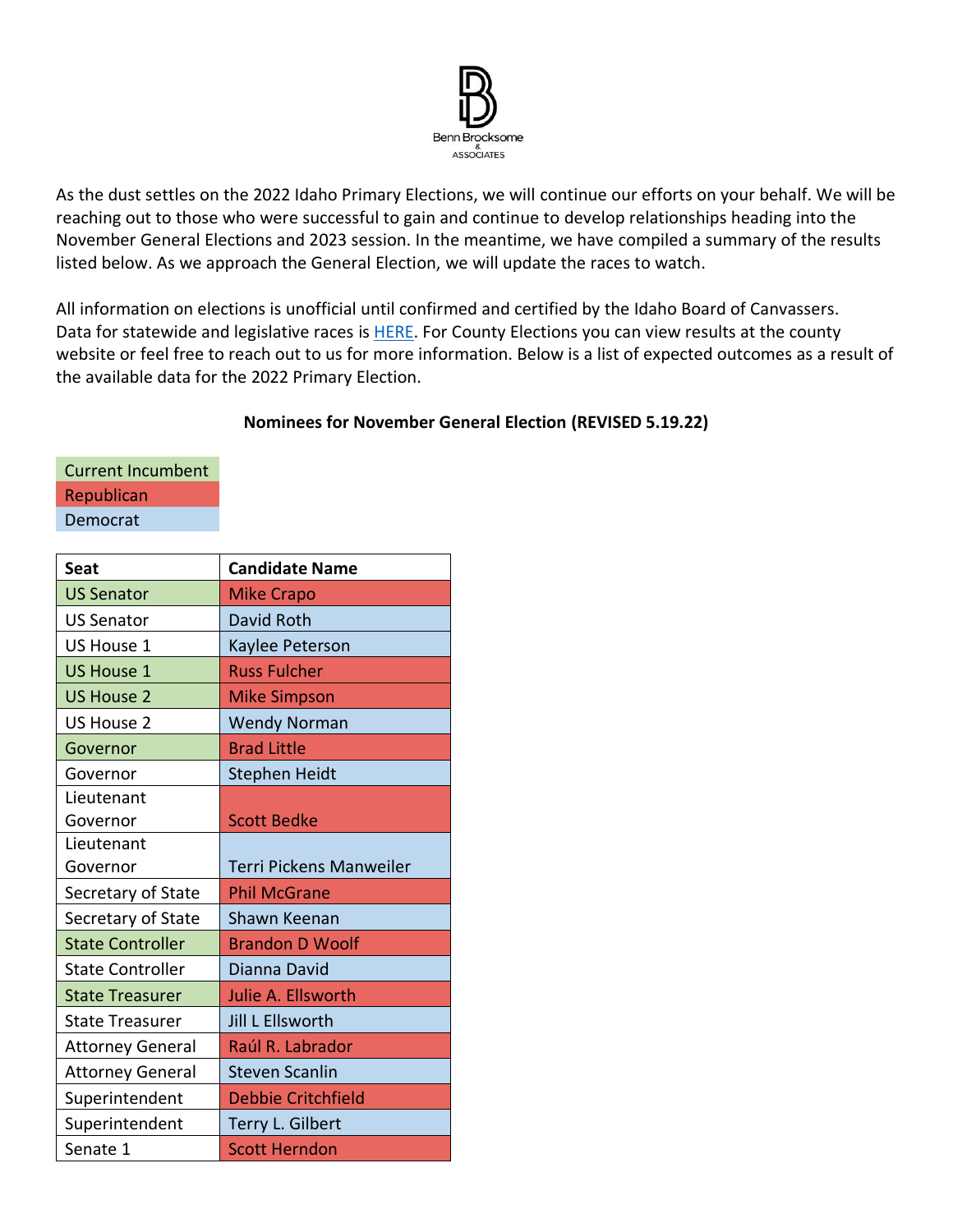

| Senate 1  | <b>Steve R Johnson</b>  |                     |
|-----------|-------------------------|---------------------|
| House 1 A | <b>Mark Sauter</b>      |                     |
| House 1 B | <b>Sage Dixon</b>       |                     |
| Senate 2  | <b>Phil Hart</b>        |                     |
| House 2 A | <b>Heather Scott</b>    |                     |
| House 2 B | <b>Dale Hawkins</b>     |                     |
| House 2 B | Tom Stroschein          |                     |
| Senate 3  | Doug Okuniewicz         |                     |
| House 3 A | <b>Vito Barbieri</b>    |                     |
| House 3 B | <b>Jordan Redman</b>    |                     |
| Senate 4  | <b>Ben Toews</b>        |                     |
| House 4 A | <b>Joe Alfieri</b>      |                     |
| House 4 A | Megan Dardis-Kunz       |                     |
| House 4 B | <b>Elaine Price</b>     |                     |
| House 4 B | Larry Bieber            |                     |
| Senate 5  | <b>Carl Bjerke</b>      |                     |
| House 5 A | <b>Ron Mendive</b>      |                     |
| House 5 A | Kristy Reed Johnson     |                     |
| House 5 B | <b>Tony Wisniewski</b>  |                     |
| House 5 B | Teresa Borrenpohl       |                     |
| Senate 6  | Dan Foreman             |                     |
| Senate 6  | David Nelson            |                     |
| House 6 A | Lori McCann             |                     |
| House 6 A | Jamal Kingsley Lyksett  |                     |
| House 6 B | <b>Brandon Mitchell</b> |                     |
| House 6 B | <b>Tim Gresback</b>     |                     |
| Senate 7  | <b>Cindy Carlson</b>    |                     |
| House 7 A | <b>Mike Kingsley</b>    |                     |
| House 7 B | <b>Charlie Shepherd</b> |                     |
| Senate 8  | <b>Geoff Schroeder</b>  |                     |
| House 8 A | <b>Matt Bundy</b>       |                     |
| House 8 B | <b>Megan Blanksma</b>   |                     |
| Senate 9  | <b>Abby Lee</b>         |                     |
| House 9 A | Jacyn Gallagher         |                     |
| House 9 B | <b>Judy Boyle</b>       | *Recount will Occur |
| House 9 B | <b>Scott Syme</b>       |                     |
| Senate 10 |                         |                     |
|           | <b>Tammy Nichols</b>    |                     |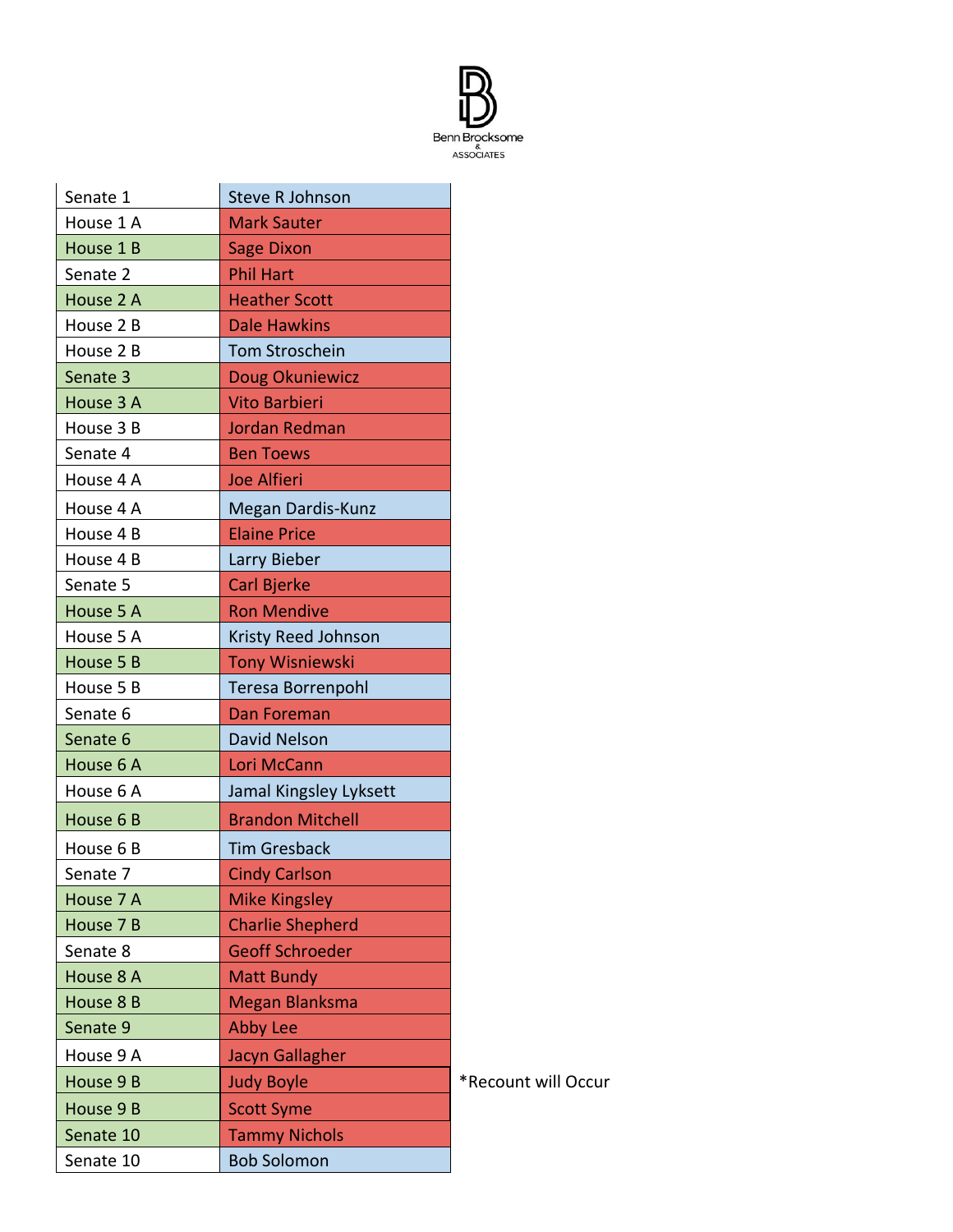

| House 10 A | <b>Mike Moyle</b>        |
|------------|--------------------------|
| House 10 B | <b>Bruce D Skaug</b>     |
| Senate 11  | <b>Chris Trakel</b>      |
| Senate 11  | <b>Toni Ferro</b>        |
| House 11 A | Julie Yamamoto           |
| House 11 A | <b>Robert Scoville</b>   |
| House 11 B | Marisela Pesina          |
| House 11 B | <b>Chris Allgood</b>     |
| Senate 12  | <b>Ben Adams</b>         |
| House 12 A | <b>Jeff Cornilles</b>    |
| House 12 B | <b>Jaron Crane</b>       |
| Senate 13  | <b>Brian Lenney</b>      |
| House 13 A | <b>Brent Crane</b>       |
| House 13 B | <b>Kenny Wroten</b>      |
| Senate 14  | <b>Scott Grow</b>        |
| House 14 A | <b>Ted Hill</b>          |
| House 14 A | Crystal Ivie             |
| House 14 B | <b>Josh Tanner</b>       |
| House 14 B | <b>Shelley Brock</b>     |
|            |                          |
| Senate 15  | <b>Codi Galloway</b>     |
| Senate 15  | <b>Rick Just</b>         |
| House 15 A | <b>Steve Berch</b>       |
| House 15 A | <b>Steve Keyser</b>      |
| House 15 B | <b>Dori Healey</b>       |
| House 15 B | <b>Jeff Nafsinger</b>    |
| Senate 16  | <b>Dennis Mansfield</b>  |
| Senate 16  | Ali Rabe                 |
| House 16 A | Mark A Montoya           |
| House 16 A | Soñia Galaviz            |
| House 16 B | <b>Jackie Davidson</b>   |
| House 16 B | <b>Colin Nash</b>        |
| Senate 17  | Benjamin Donovan Chafetz |
| Senate 17  | <b>Carrie Semmelroth</b> |
| House 17 A | <b>April Larson</b>      |
| House 17 A | John Gannon              |
| House 17 B | <b>Mary Ellen Nourse</b> |
| House 17 B | <b>Sue Chew</b>          |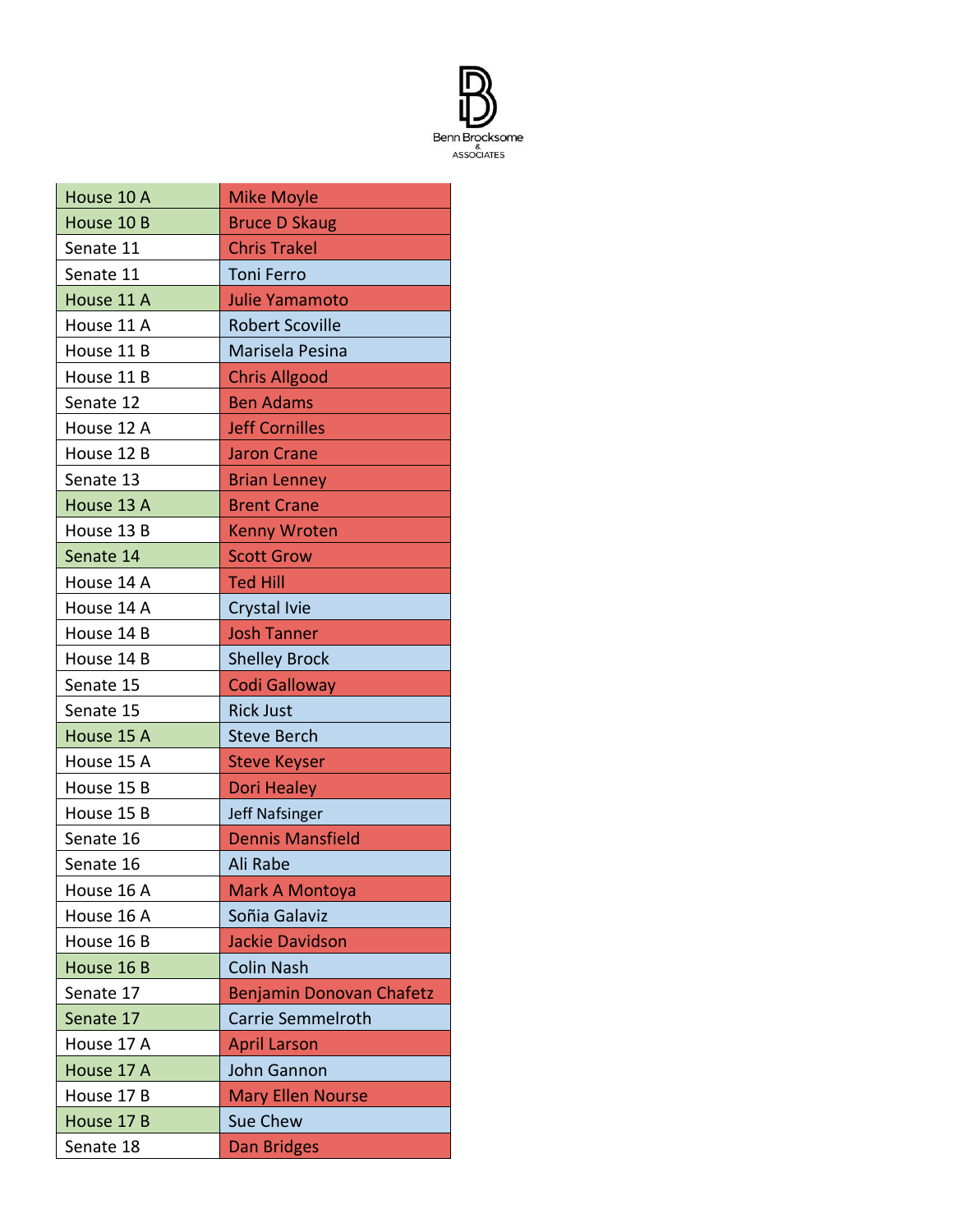

| Senate 18  | Janie Ward-Engelking        |
|------------|-----------------------------|
| House 18 A | MaryKate Johnson            |
| House 18 A | Ilana Rubel                 |
| House 18 B | <b>Megan Conrad Landen</b>  |
| House 18 B | <b>Brooke Green</b>         |
| Senate 19  | <b>Blair Moss</b>           |
| Senate 19  | <b>Melissa Wintrow</b>      |
| House 19 A | <b>Melissa Christian</b>    |
| House 19 A | Lauren Necochea             |
| House 19 B | <b>James Fassau</b>         |
| House 19 B | <b>Chris Mathias</b>        |
| Senate 20  | <b>Chuck Winder</b>         |
| House 20 A | <b>Joe Palmer</b>           |
| House 20 B | <b>James Holtzclaw</b>      |
| Senate 21  | <b>Treg Bernt</b>           |
| House 21 A | <b>James Petzke</b>         |
| House 21 A | Josi Christensen            |
| House 21 B | <b>Jeff Ehlers</b>          |
| Senate 22  | Lori Den Hartog             |
| Senate 22  | <b>Pat Soulliere</b>        |
| House 22 A | <b>John Vander Woude</b>    |
| House 22 A | Natalie R. MacLachlan       |
| House 22 B | <b>Jason Monks</b>          |
| House 22 B | Dawn Pierce                 |
| Senate 23  | <b>Todd Lakey</b>           |
| Senate 23  | <b>Mik Lose</b>             |
| House 23 A | <b>Melissa Durrant</b>      |
| House 23 B | <b>Tina Lambert</b>         |
| Senate 24  | Glenneda Zuiderveld         |
| House 24 A | <b>Chenele Dixon</b>        |
| House 24 B | <b>Steve Miller</b>         |
| Senate 25  | <b>Linda Wright Hartgen</b> |
| House 25 A | <b>Lance Clow</b>           |
| House 25 B | <b>Gregory Lanting</b>      |
| Senate 26  | Laurie Lickley              |
| Senate 26  | Ron C Taylor                |
| House 26 A | <b>Mike Pohanka</b>         |
| House 26 A | <b>Ned Burns</b>            |